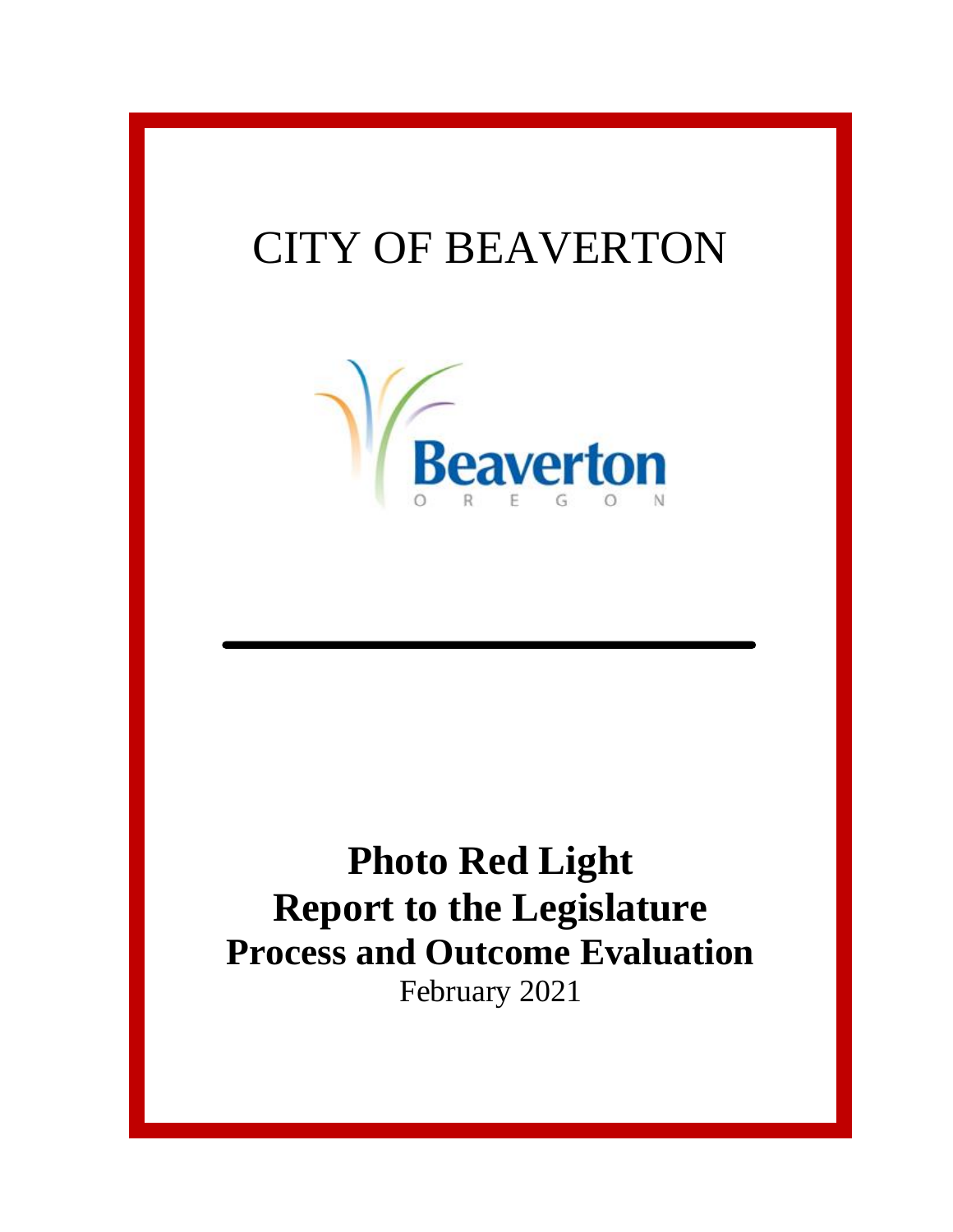# **Photo Red Light Enforcement Project Evaluation**

# **City of Beaverton February 2021**

**Project Manager** Steve Schaer, Lieutenant

**Program Coordinators** Peggy Porath Jennifer Dawud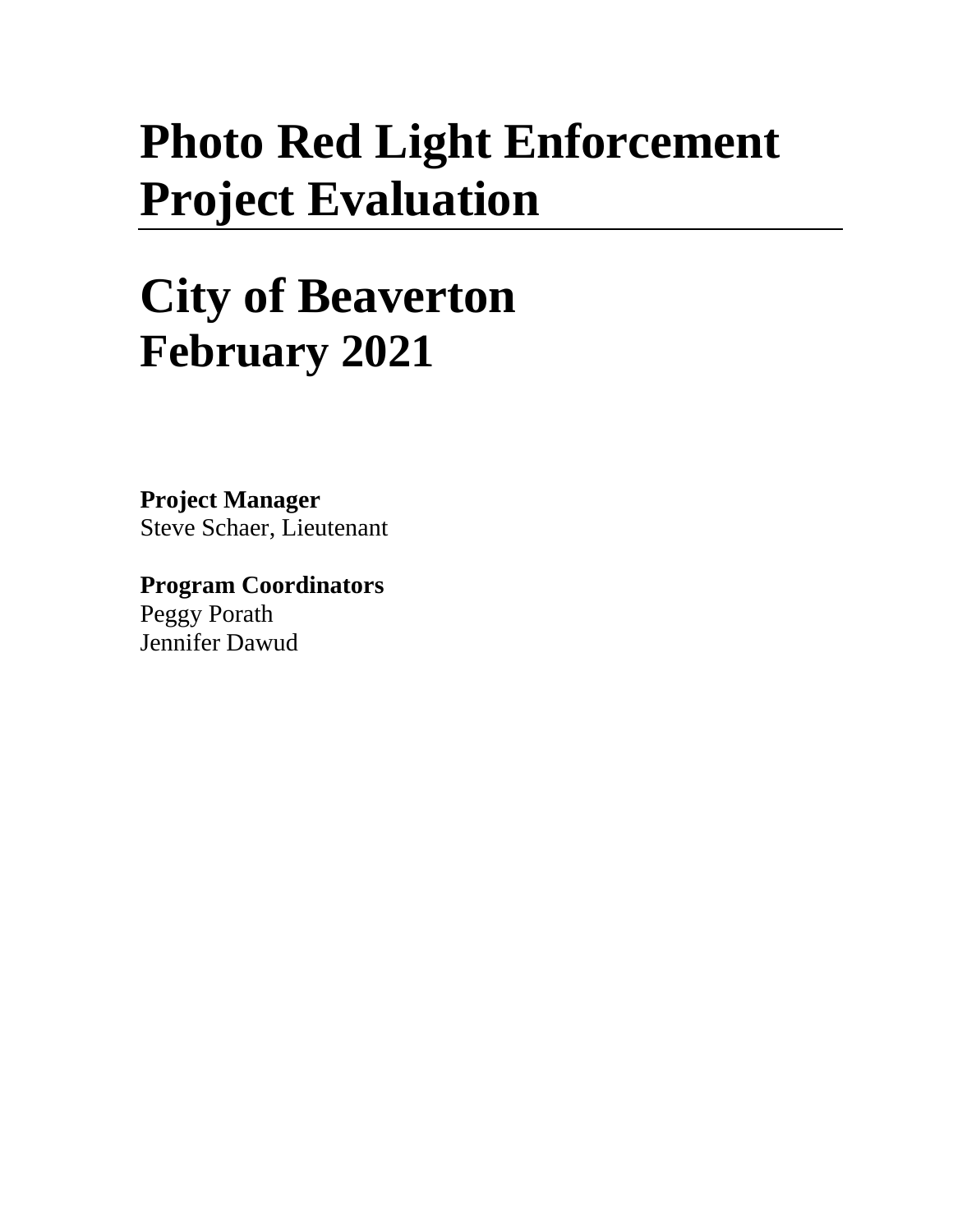## **Table of Contents**

| I. Background – Legislative Report Requirements                                                                     |
|---------------------------------------------------------------------------------------------------------------------|
| ORS $810.434(3)(a)$                                                                                                 |
| ORS 810.434 (3)(b)(A)                                                                                               |
| A. Reductions in Red Light Running Violations 3<br><b>B. Reductions in Red Light Running Accidents and Injuries</b> |
| C. Residence of Beaverton Red Light Runners 6                                                                       |
| ORS $810.434(3)(b)(B)$                                                                                              |
| ORS $810.434(3)(b)(C)$                                                                                              |
|                                                                                                                     |
| HB 2409                                                                                                             |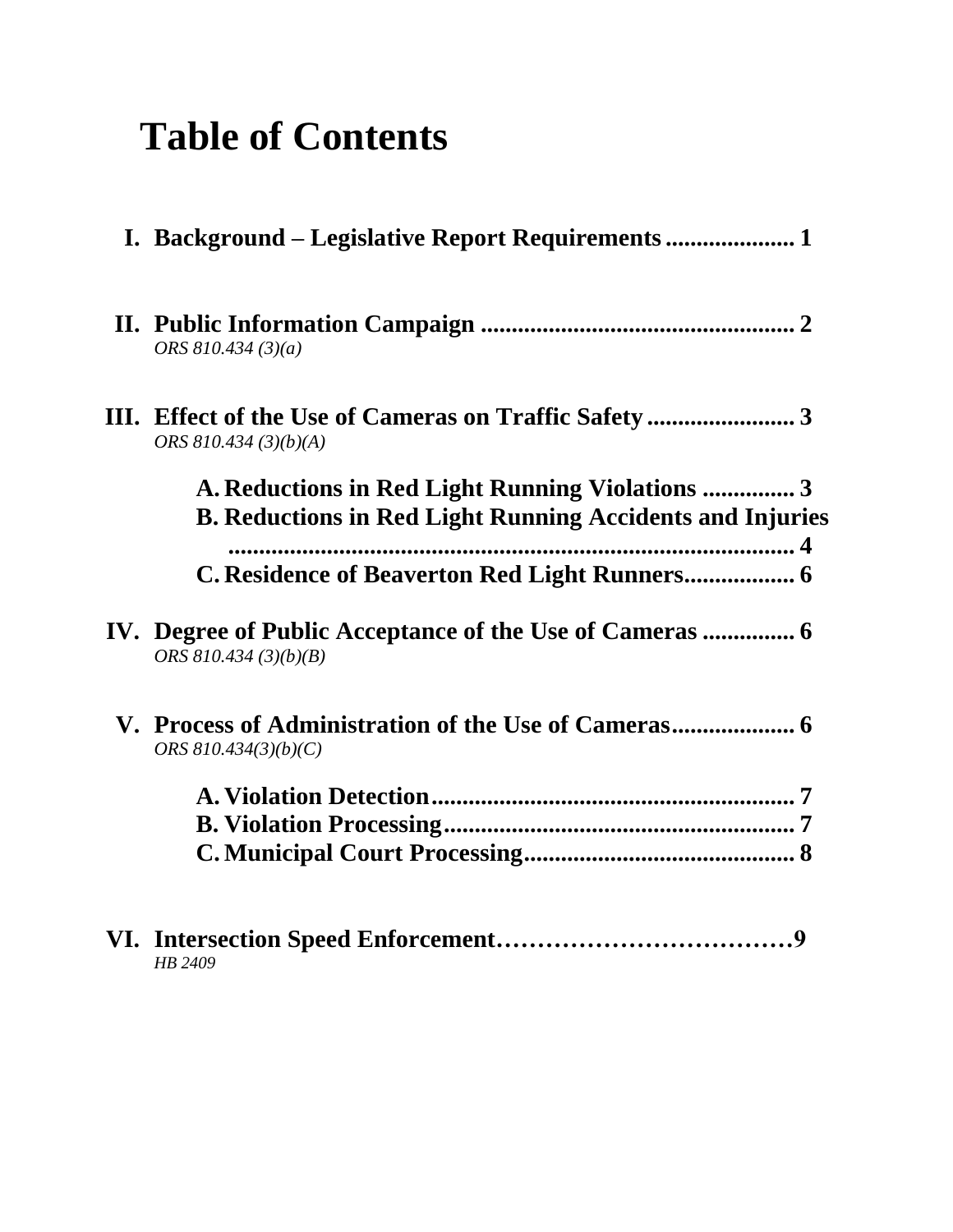#### **I. Background - Legislative Report Requirements**

Oregon Revised Statute (ORS) 810.434 requires cities using photo red light equipment to provide a public information campaign to inform local drivers about the use of cameras before citations are issued and to produce a report to the legislature once each biennium. The law reads as follows:

*(3) A city that chooses to operate a camera shall:*

 *(a) Provide a public information campaign to inform local drivers about the use of cameras before citations are actually issued; and*

 *(b) Once each biennium, conduct a process and outcome evaluation for the purposes of subsection (4) of this section that includes:*

 *(A) The effect of the use of cameras on traffic safety;*

 *(B) The degree of public acceptance of the use of cameras; and*

 *(C) The process of administration of the use of cameras.*

 *(4) By March 1 of each odd-numbered year, each city that operates a camera under this section shall present to the Legislative Assembly the process and outcome evaluation conducted by the city under subsection (3) of this section. [1999 c.851 §1; 1999 c.1051 §327; 2001 c.474 §1; subsection (5) of 2001 Edition enacted as 2001 c.474 §3; 2003 c.14 §491; 2003 c.339 §1; 2005 c.686 §1; 2007 c.640 §1; 2011 c.545 §65; 2017 c.288 §3]*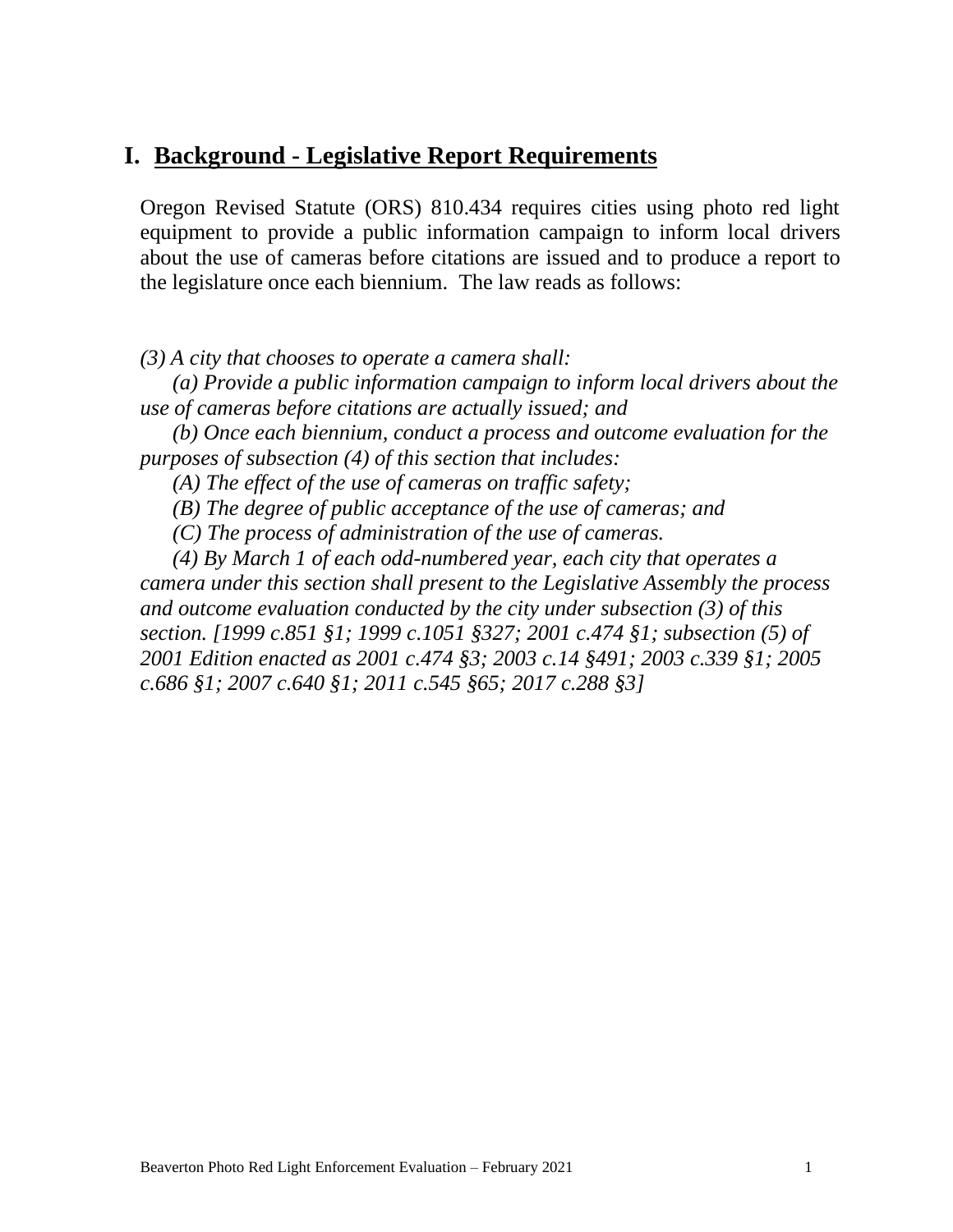#### **II. Public Information Campaign**

*ORS 810.434 (3)(a)*

The City of Beaverton is the first city in the state of Oregon to use photo red light technology. While the technology was installed in January 2001, the program really credits its roots back to citizen efforts in the late 1990s. The City of Beaverton initiated an aggressive Red Light Running Campaign in December 1998. The purpose of the campaign was to educate Beaverton residents about the dangers of red light running. The campaign received a grant funded by the Federal Highway Administration, in conjunction with the Chrysler Corporation, and administered by the Oregon Department of Transportation (ODOT) for \$124,003, with the City of Beaverton contributing an additional \$20,107 in fiscal year 1999.

In addition to the public safety campaign, the City of Beaverton targeted specific public information materials to warn drivers that cameras would be used to enforce red light violations prior to the installation of cameras. The City mailed informational post cards to every household in Beaverton. The post cards gave specific details about the upcoming installation of red light camera equipment including: program description, criteria for receiving a citation, signal timing information, fine amounts, and ticket processing information. Beaverton also published articles in its *Your City* newsletter, mailed to every Beaverton household, prior to the installation of camera equipment. The City's elected officials and chief of staff participated in numerous media interviews to help spread the word to the community that red light cameras were coming to Beaverton. Below is a detailed list of actions taken to conduct a public information campaign about the use of red light cameras prior to issuing citations.

*City of Beaverton Public Information Campaign Actions Prior to Issuing Red Light Citations*

- Public Service Announcements
- Post Cards / Direct Mail
- Hand Outs at Public Events
- Street Signs
- Radio Messages
- Your City Newsletter
- Media Interviews
- Public Information Phone Line

In 2018, prior to beginning the speed enforcement at intersections, the City conducted a new community notification campaign. On September  $12<sup>th</sup> 2018$ , BPD issued a press release detailing intersection speed enforcement on our Facebook, Twitter, Nextdoor, city website and Flash Alert. BPD spoke to, and did interviews with, every major news station in our area to include radio. Each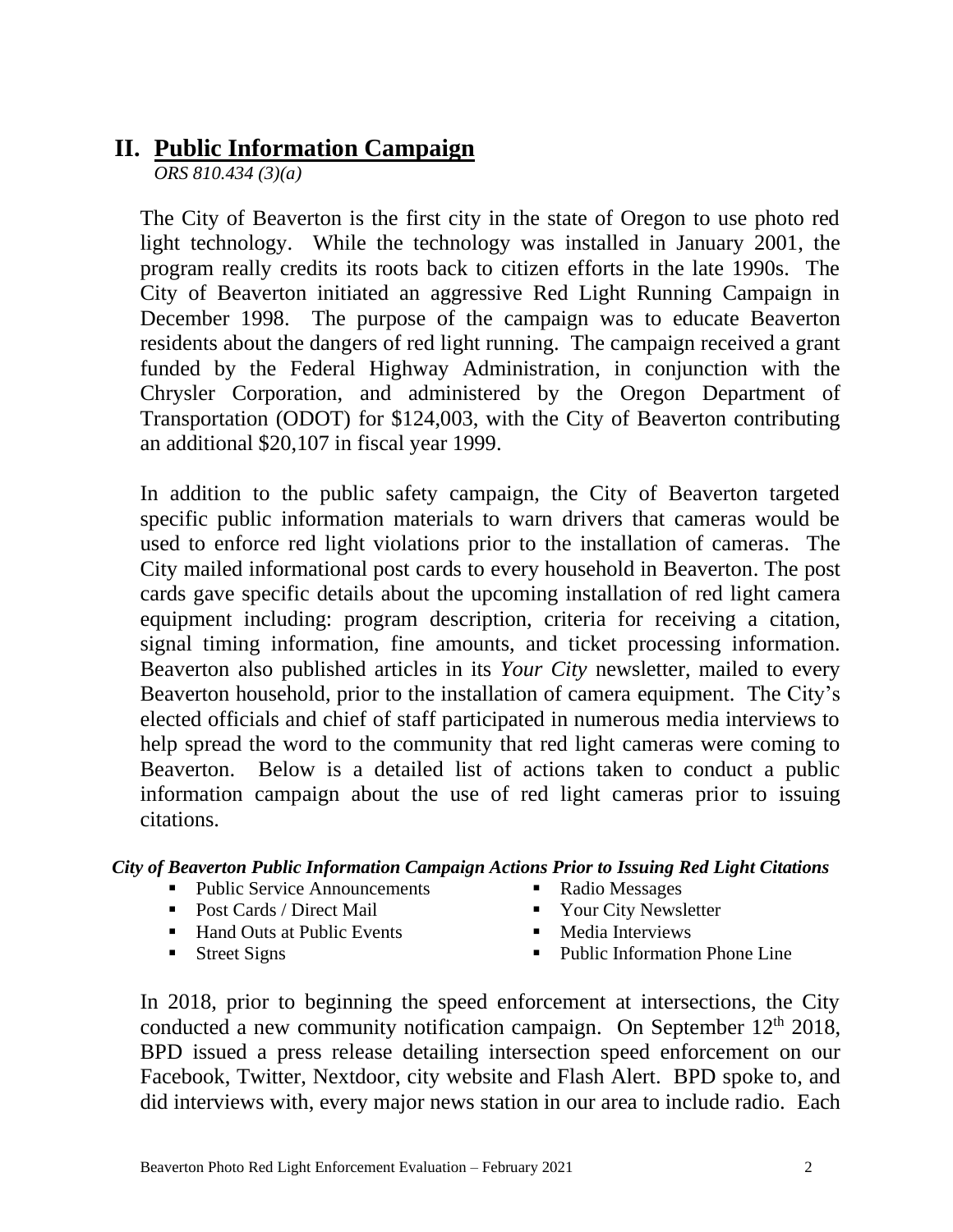news station was provided a "press packet" which included safety data, technology data, roll out times and more.

Our Facebook post alone reached 29,199 people with over 7000 engagements on that post. BPD's Public Information Officer was able to reach out to people with questions and was able to direct information regarding the technology and validity of the process.

We contracted with an outside public relations firm, who with the city's branding team, developed a trifold brochure which is available in the lobby of the Beaverton Police Department for reference about the program. These brochures can also be taken to Neighborhood Association meetings and given to the public.

On January 11<sup>th</sup> 2019, we posted a follow up release on our Facebook, Twitter and Nextdoor platforms.

The City of Beaverton's public information campaign efforts were enormously successful. During our most recent polling, **90% of Beaverton Residents were Aware of the City's Red Light Campaign**, according to a citizen survey.

#### **III. Effect of the Use of Cameras on Traffic Safety**

*ORS 810.434 (3)(b)(A)*

### **A. Reductions in Red Light Running Violations**

Beaverton has analyzed the red light violation data from each of the photoenforced intersections. *The analysis shows that the City's photo red light intersections have realized a 36% reduction in red light running violations,*  comparing the first year of the program (2001) to the following years (2002- 2010). The overall effect of the program has been a dramatic reduction in the number of red light signal violations. This is a tremendous success for Beaverton – and goes a long way to remind drivers "Red Means Stop" in Beaverton.

#### **Addition of Right Turn on Red Enforcement**

In November 2010, Beaverton City Council approved the Traffic Safety Proposal, which included the enforcement of Right Turn on Red violations. The goal of the Traffic Safety Proposal is to improve traffic safety through enforcement and education, two of the three E's to keeping a community safe. Benefits to enforcing right turn on red violations are pedestrian and bicycle safety.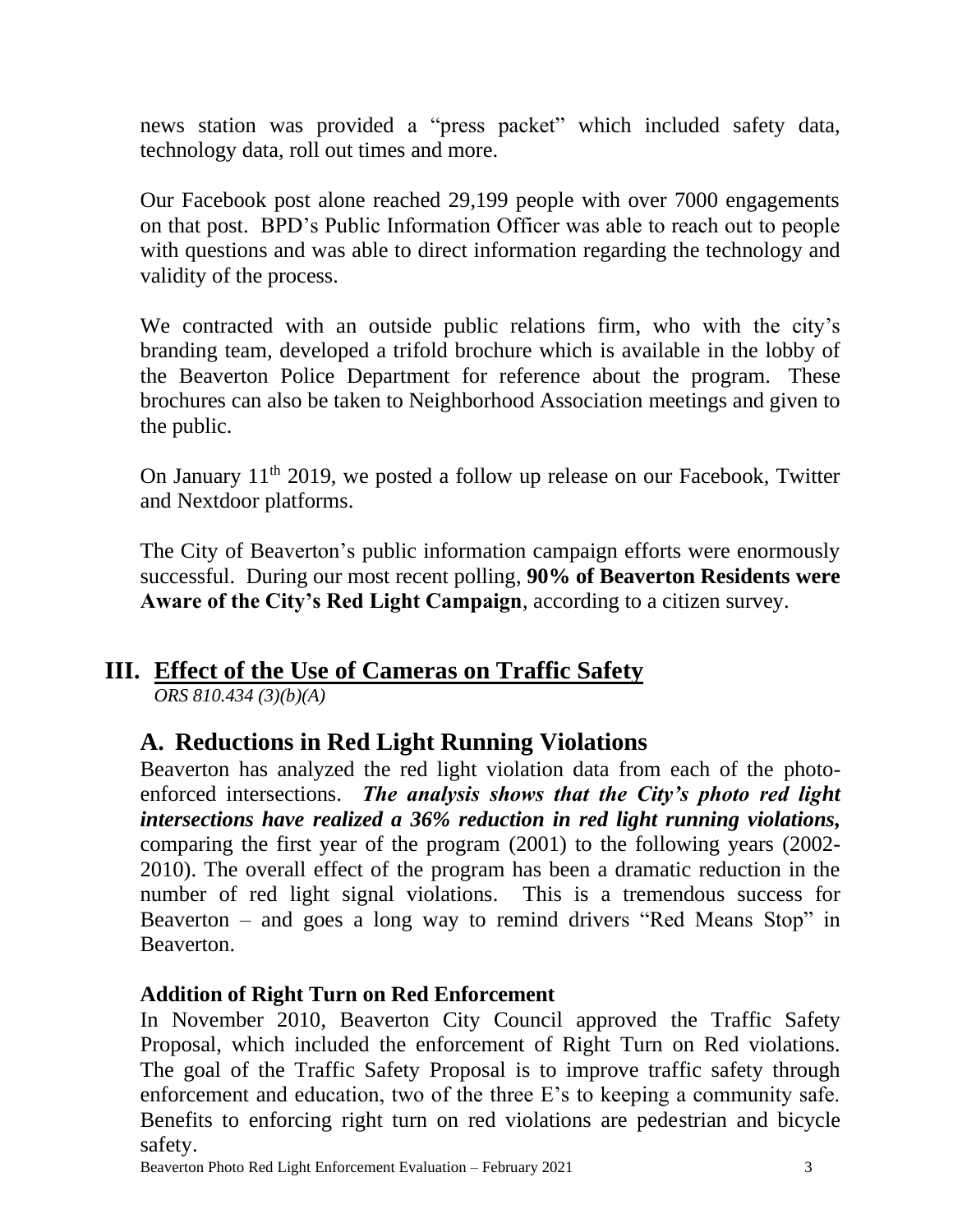Right turn on red enforcement began in January 1, 2011 with a 31 day warning period. During the January warning period, 362 warning letters were sent. Effective February 1, 2011, citations were issued for right turn on red violations.

It is typical to see an increase in the number of violations during the initial implementation of red light enforcement, but the numbers are expected to decrease over time as drivers become aware of the right turn on red enforcement and are reminded that "Red Means Stop" in Beaverton.

|                             | 2013   | $2014*$ | 2015*  | 2016*  | 2017   | 2018 | 2019   | 2020  |
|-----------------------------|--------|---------|--------|--------|--------|------|--------|-------|
|                             |        |         |        |        |        |      |        |       |
| <b>Red Light Violations</b> | 12,870 | 10,600  | 14,558 | 15,239 | 14,868 |      | 11,907 | 1,426 |

#### *Red Light Running Violations at Beaverton Photo Red Light Intersections*

**\*2012 Increase in Violations -** In 2011 it was discovered that one red light intersection did not have detection loops to enforce the right turn on red violations, this was corrected in July 2012.

**\*2014 Decrease in Violations -** In 2014 a decrease in violations is due to equipment down time from storm damage and a separate third party software glitch.

\***2015-2016 Increase in Violations** – There has been an increase in traffic volume and vehicles monitored.

\***2018 Decrease in Violations** – Equipment was upgraded and changed vendors in July 2018.

**\*2019/2020 Decrease in Violations** – After initiating to intersection speed enforcement program in late 2018, red light running violations at the photo enforced intersections have been decreasing. This may be as a result of a number of drivers modifying their driving behavior by approaching these intersections slower. We are continuing to monitor these statistics.

On average, red light running violations have decreased since right turn on red enforcement began.

|  | Overall Reductions in Red Light Running Violations at Beaverton Photo Red Light Intersections |  |
|--|-----------------------------------------------------------------------------------------------|--|
|  |                                                                                               |  |

|                             | Average of | Average of | <b>Average Change</b> |
|-----------------------------|------------|------------|-----------------------|
|                             | 2013-2018  | 2019-2020  | in Violations         |
| <b>Red Light Violations</b> | 13,485     | 11,666     | $-13.5%$              |

#### **B. Reductions in Red Light Running Crashes and Injuries**

Beaverton Photo Red Light Enforcement Evaluation – February 2021 4 The City of Beaverton has achieved positive results from the photo red light program. *Injury crashes at Beaverton photo red light intersections have decreased 41%,* comparing the first year of the program (2001) to the following years (2001 – 2010). Overall crashes at photo red light intersections have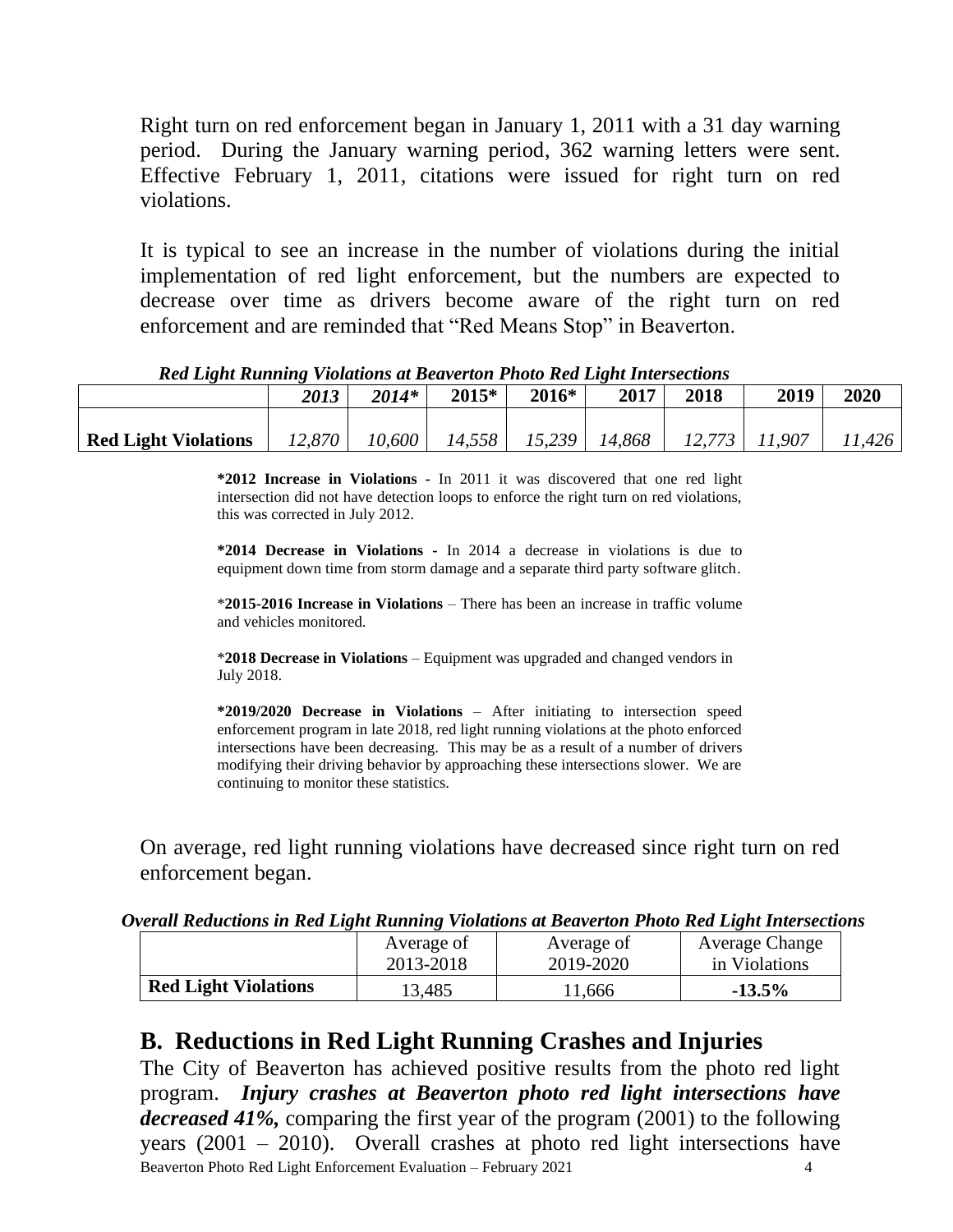recently remained constant, but more importantly the severity of these crashes has been significantly reduced.

For clarification analysis of the crash data showed that the data used from 2001 – 2010 appears to have included all crashes where the location was coded to the intersection and included crashes where red light running was not a contributing factor. The 2011 – 2020 data only includes crashes that occurred in the intersection and where red light running was a determined to be a contributing factor.

| Red Light<br>Intersection |                  | Cedar Hills/<br>Walker | SR 10/           | Griffith         |                | Allen/<br>Lombard | Scholl's/<br>Hall |          |
|---------------------------|------------------|------------------------|------------------|------------------|----------------|-------------------|-------------------|----------|
|                           | C                | 1.                     | $\mathbf C$      | $\mathbf{I}$     | $\mathsf{C}$   | I                 | $\mathcal{C}$     | л.       |
| 2011                      | $\boldsymbol{0}$ |                        | $\mathbf{0}$     | $\boldsymbol{0}$ | $\theta$       | $\theta$          | $\theta$          | 2        |
| 2012                      | $\overline{2}$   | $\Omega$               | $\theta$         |                  | $\theta$       | $\theta$          |                   | $\Omega$ |
| 2013                      | 4                | $\Omega$               | $\theta$         | $\theta$         |                |                   | 8                 | $\Omega$ |
| 2014                      | 2                | $\Omega$               | $\overline{0}$   | $\theta$         |                |                   | 8                 | $\theta$ |
| 2015                      |                  |                        | $\boldsymbol{0}$ | $\theta$         |                | $\theta$          | 5                 | $\theta$ |
| 2016                      |                  |                        | $\overline{2}$   | $\theta$         | $\overline{2}$ | $\overline{0}$    | $\theta$          |          |
| 2017                      | $\overline{2}$   | $\Omega$               | $\mathbf{0}$     |                  | $\overline{0}$ | $\overline{0}$    |                   |          |
| 2018                      | 2                | $\Omega$               | $\mathbf{0}$     | $\boldsymbol{0}$ | 1              | 1                 | $\theta$          |          |
| 2019                      | 1                | $\theta$               | $\mathbf{0}$     | $\boldsymbol{0}$ | $\theta$       | $\overline{0}$    | $\theta$          | $\theta$ |
| 2020                      | 0                | $\Omega$               | $\boldsymbol{0}$ | $\overline{0}$   | $\overline{0}$ | $\theta$          | $\overline{0}$    |          |

*Crashes (C) and Injury Crashes (I) at Beaverton Photo Red Light Intersections – 2011 through 2020*

Overall crashes have decreased and the number of injury crashes have continued to decrease showing consistent evidence that the severity of crashes at these intersections is reduced.

For a further comparison, traffic crashes in Beaverton have continually increased at a rate higher than the metro area population growth since 2011. Crashes at red light cameras intersections have remained steady. Furthermore, the percentage of overall crashes at photo red light intersections related to red light running is a very small percentage of the crashes at these intersections and has been going down for six straight years.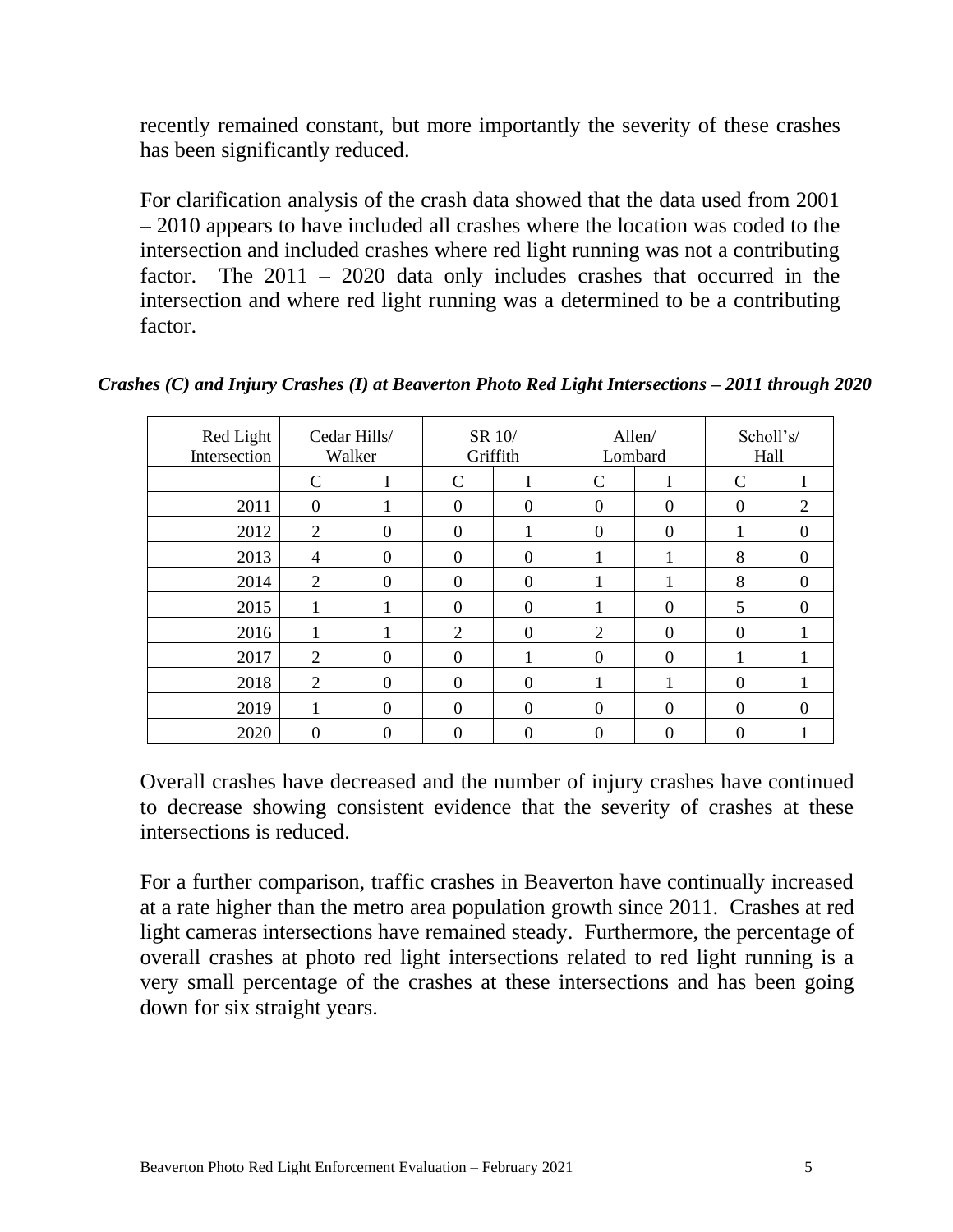| Year | Total            | $\%$     | Metro      | Crashes at    | % of total       | $%$ of     |
|------|------------------|----------|------------|---------------|------------------|------------|
|      | <b>Beaverton</b> | increase | Area       | Red light     | <b>Beaverton</b> | crashes    |
|      | Crashes          |          | population | Camera        | Crashes          | related to |
|      |                  |          | growth     | Intersections |                  | red light  |
|      |                  |          | estimate   |               |                  | running    |
| 2011 | 3105             |          | 1.47%      | 71            | 2.28%            | 4.2%       |
| 2012 | 3261             | 5.02%    | 1.51%      | 82            | 2.51%            | 4.8%       |
| 2013 | 3349             | 2.69%    | 1.01%      | 111           | 3.31%            | 12.6%      |
| 2014 | 3442             | 2.77%    | 1.75%      | 108           | 3.13%            | 11.1%      |
| 2015 | 3767             | 9.44%    | 1.93%      | 91            | 2.41%            | 8.7%       |
| 2016 | 3855             | 2.33%    | 1.55%      | 102           | 2.64%            | 6.8%       |
| 2017 | 3901             | 1.19%    | .98%       | 88            | 2.25%            | 5.6%       |
| 2018 | 4140             | 6.12%    | 1.59%      | 106           | 2.56%            | 4.7%       |
| 2019 | 3870             | $-6.6%$  | 1.09%      | 77            | 1.98%            | 1.2%       |
| 2020 | 2474             | $-36.1%$ | 1.13%      | 54            | 2.18%            | 1.8%       |

**\***In the last two years there has been a steep reduction in Beaverton traffic crashes and another steep decline in crashes at Red Light Intersections related to red light running violations. Although part of the total number of reductions in crashes in 2020 may be attributed to the decrease in traffic due to the pandemic, the percentage of crashes at red light intersections remains low and may be attributed to peoples driving behavior changing due to the intersection speed enforcement.

#### **C. Residence of Beaverton Red Light Runners**

The majority of red light runners at Beaverton photo enforced intersections do not live in Beaverton. The City has tracked this number over the years and it remains consistent. On Average, *72% of red light runners at Beaverton's photo enforced intersections do not live in Beaverton.**During the 2019/2020 period, 70% of the red light running citations were to non-Beaverton residents.*As previously reported, the city faces continual challenges of modifying driving behavior when such a high percentage of red light violators do not live in Beaverton. The city attributes gradual increases in violations to the fact that so many drivers are traveling though the city and do not reside in Beaverton.

### **IV. Degree of Public Acceptance of the Use of Cameras**

*ORS 810.434 (3)(b)(B)*

The City of Beaverton has conducted several different public opinion surveys over the years. The results have been very consistent and demonstrate that Beaverton residents strongly favor the use of cameras for red light enforcement.

During this biennium, we conducted our survey via an online platform due to the COVID-19 pandemic.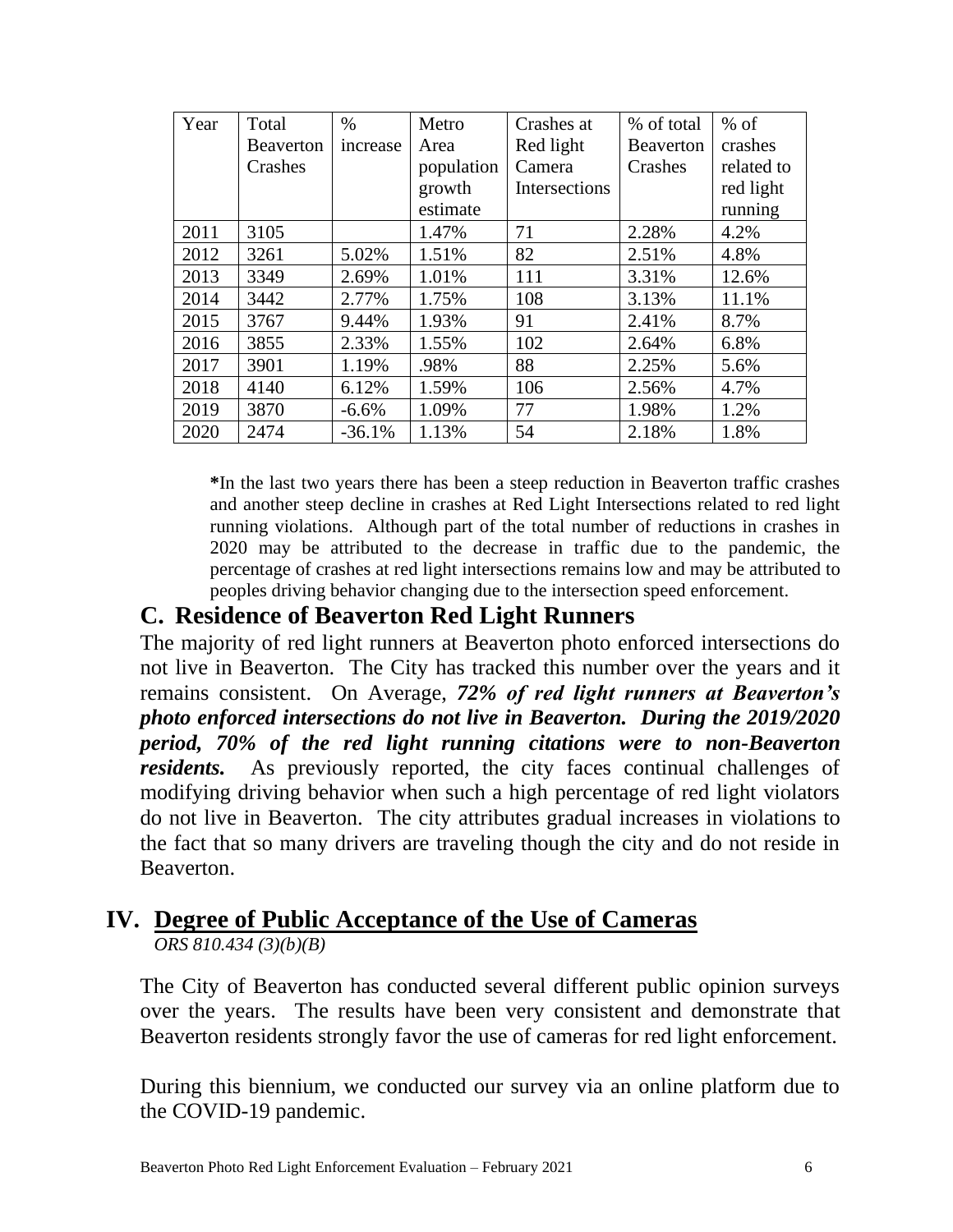#### **Survey Results**

When asked "Are you aware of the City's photo red light enforcement program?" the majority of Beaverton residents surveyed said yes.

| November 2011 (442 responses)   | 97% |
|---------------------------------|-----|
| November 2012 (666 responses)   | 94% |
| November 2014 (894 responses)   | 89% |
| November 2016 (1,011 responses) | 89% |
| November 2018 (918 responses)   | 94% |
| January 2021 (71 Responses)     | 90% |

In 2021 50% of the Beaverton residents surveyed said it was their opinion that photo red light enforcement worked fairly well or very well and about 35% surveyed said photo enforcement improved their driving behavior. Less than 20% of those surveyed do not believe photo red light enforcement is effective.

The opportunity for public comment is available via the city website, city council meetings, police traffic hotline phone number and directly to the photo enforcement program coordinator. Feedback remains mostly positive.

### **V. Process of Administration of the Use of Cameras**

*ORS 810.434 (3)(b)(C)*

The administrative process for the use of photo red light cameras encompasses many components. The steps for issuing a citation consist of: violation detection, violation processing, quality control checks, review and approval by a police officer, and finally citation creation and mailing. Intertwined in these steps are the city's compliance with legislative requirements dictated in ORS 810.434 and 810.436. After citations are issued they fall under the jurisdiction of Beaverton's Municipal Court.

### **A. Violation Detection**

The City of Beaverton uses automated enforcement systems to issue citations for red light running violations. The red light camera system is connected to the traffic signal and the camera is only activated when the driver enters the intersection AFTER the light has turned red. The only drivers photographed are those who run the red light.

Each violator receives four photographs in the mail. The first photograph shows the vehicle before the crosswalk and clearly shows the red light. The second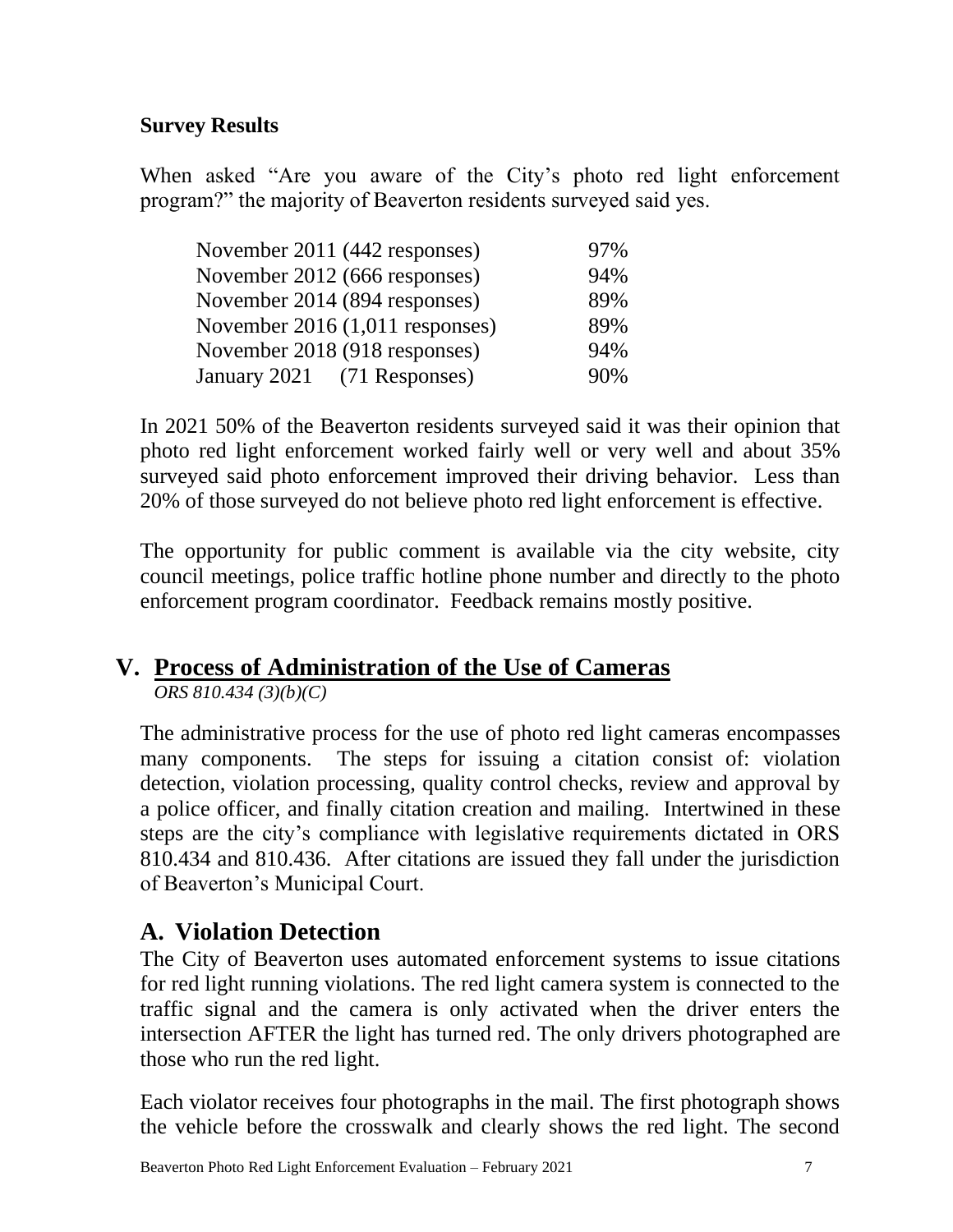picture is a close up of the driver's face to confirm who was driving the vehicle. The third photograph is a close up of the vehicle's license plate. The final photograph shows the vehicle exiting the intersection.

#### **B. Violation Processing**

Once a red light running violation has been detected the city's vendor uses encryption technology to safeguard the images against alteration. A search is performed with the Oregon Department of Motor Vehicles (DMV) to determine the registered owner of the vehicle. The vendor also performs a quality control review of each violation. There are several common reasons for why a potential violation is rejected.

#### *Common Reasons for Not Issuing Citations*

- **EXECUTE:** Emergency vehicle with flashing lights
- **•** Driver's gender does not match registered owner
- **•** Driver is unidentifiable
- Can't identify or read license plate
- Wrong or No DMV info available
- **•** Driver or plate obstruction
- Sun glare
- Equipment Issue
- Photograph alignment
- Funeral procession

Photo red light citations are issued following a multi-step process that ensures the digital photographs; violation data and owner information are accurate. If any of the evidence and information does not meet stringent quality control standards, citations are not issued.

A Beaverton police officer reviews each violation, after it has been through the quality control process, and determines whether or not a citation should be issued. After the police officer affirms the citation, their electronic signature is printed on the citation. The City's vendor then prints and mails the citations to the registered owner. The defendant receives a copy of the citation in the mail, along with the four photographs of the violation incident, an explanation letter, the advice of rights information normally found on the back of traffic citations, and a Certificate of Innocence form or Certificate of Non-Liability form (to complete if they were not the driver of the vehicle at the time of the violation).

An important component of Oregon's photo red light statute is that the citation is issued to the *registered owner* of the vehicle. The registration information is determined though the DMV's records. Oregon law requires drivers to maintain their updated address information with the DMV. The presumption in Oregon on photo red light citations, as with parking tickets, is that the registered owner of the vehicle is the driver at the time of the violation. The onus is on the registered owner to provide evidence if they were not the driver at the time of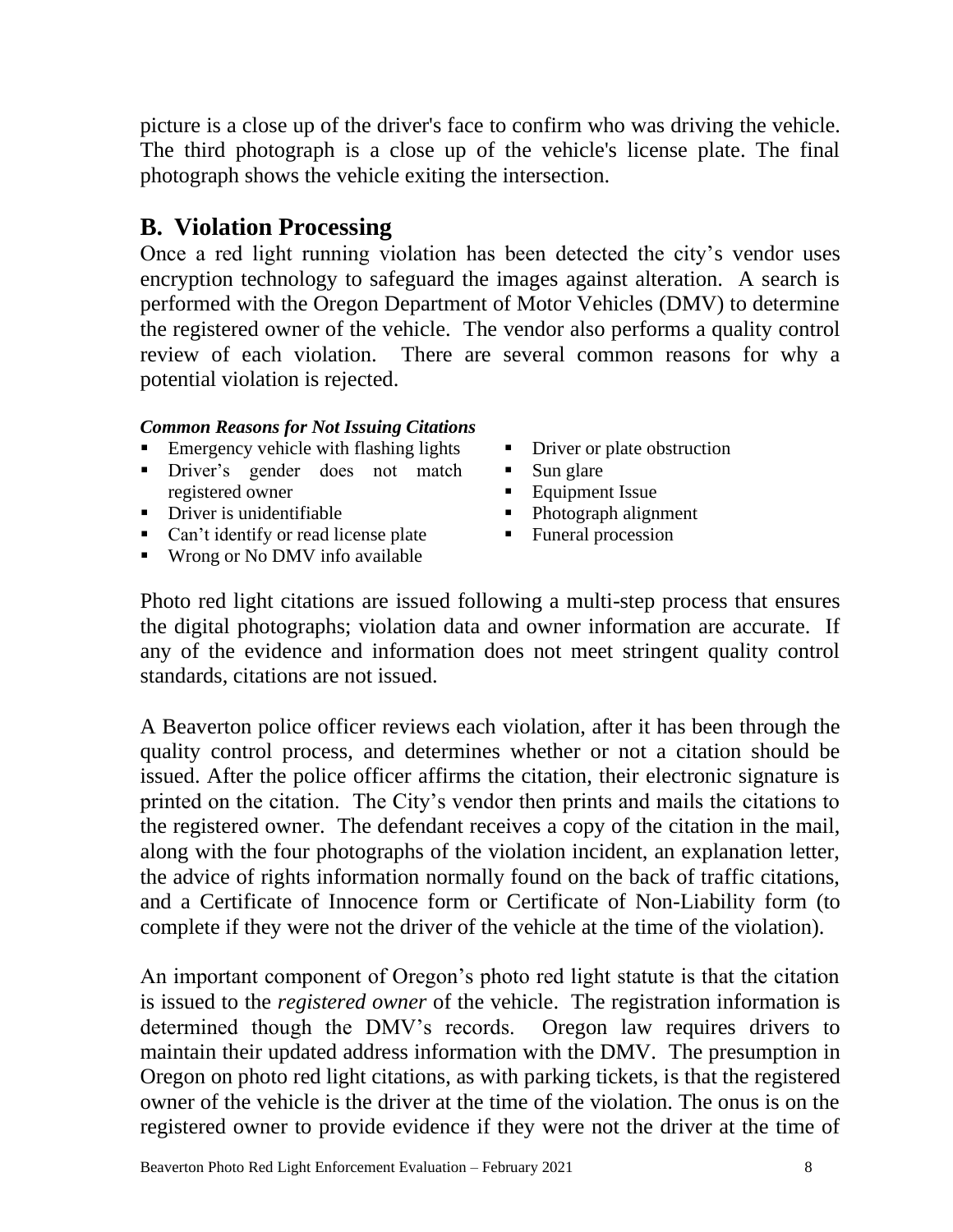the violation, through the process of completing a Certificate of Innocence or Certificate of Non-Liability form.

#### **C. Municipal Court Processing of Photo Red Light Citations**

The City of Beaverton has the first paperless Municipal Court in the nation. This accomplishment has streamlined the City's citation processing and increased the court's overall efficiency. A violator receiving a photo red light citation has all of the same rights and options as anyone with a traffic violation issued from an officer stop, with the inclusion of the Certificate of Innocence/Certificate of Non-Liability form. If the registered owner of the violating vehicle completes the form, along with providing the court with a photo copy of their driver's license, the citation against the registered owner will be dismissed.

A plurality of people who receive photo red light citations plead no contest and are convicted. Less than one fifth of the violations resulted in a dismissal due to the completion of a Certificate of Innocence/Non-Liability form. The following chart highlights the outcomes of photo red light citations issued in Beaverton since the inception of the program.

| <b>Outcome of Citation</b>                            | <b>Number</b><br>2011-2018     | <b>Percent of</b><br><b>Total</b> | <b>Number</b><br>2019-<br>2020 | Percent<br>of<br><b>Total</b> |
|-------------------------------------------------------|--------------------------------|-----------------------------------|--------------------------------|-------------------------------|
| Convicted                                             | 51,097                         | 62.6%                             | 5264                           | 46.2%                         |
| Dismissed – Certificate<br>of Innocence               | 15,809                         | 19.4%                             | 1764                           | 15.8%                         |
| Dismissed – Certificate<br>of Non Liability           | 3,132                          | 3.8%                              | 441                            | 3.8%                          |
| Dismiss - Includes<br><b>Traffic School Diversion</b> | 10,372                         | 12.7%                             | 1781                           | 15.7%                         |
| Pending                                               | $1,081$ (as of<br>2018 report) | 1.3%                              | 2100                           | 18.5%                         |
| Other                                                 | 127                            | .02%                              | 0                              | 0%                            |
| <b>TOTAL</b>                                          | 81,618                         | 100.0%                            | 11,320                         | 100%                          |

*Outcomes of Beaverton Photo Red Light Citations Issued for Years 2011-2020*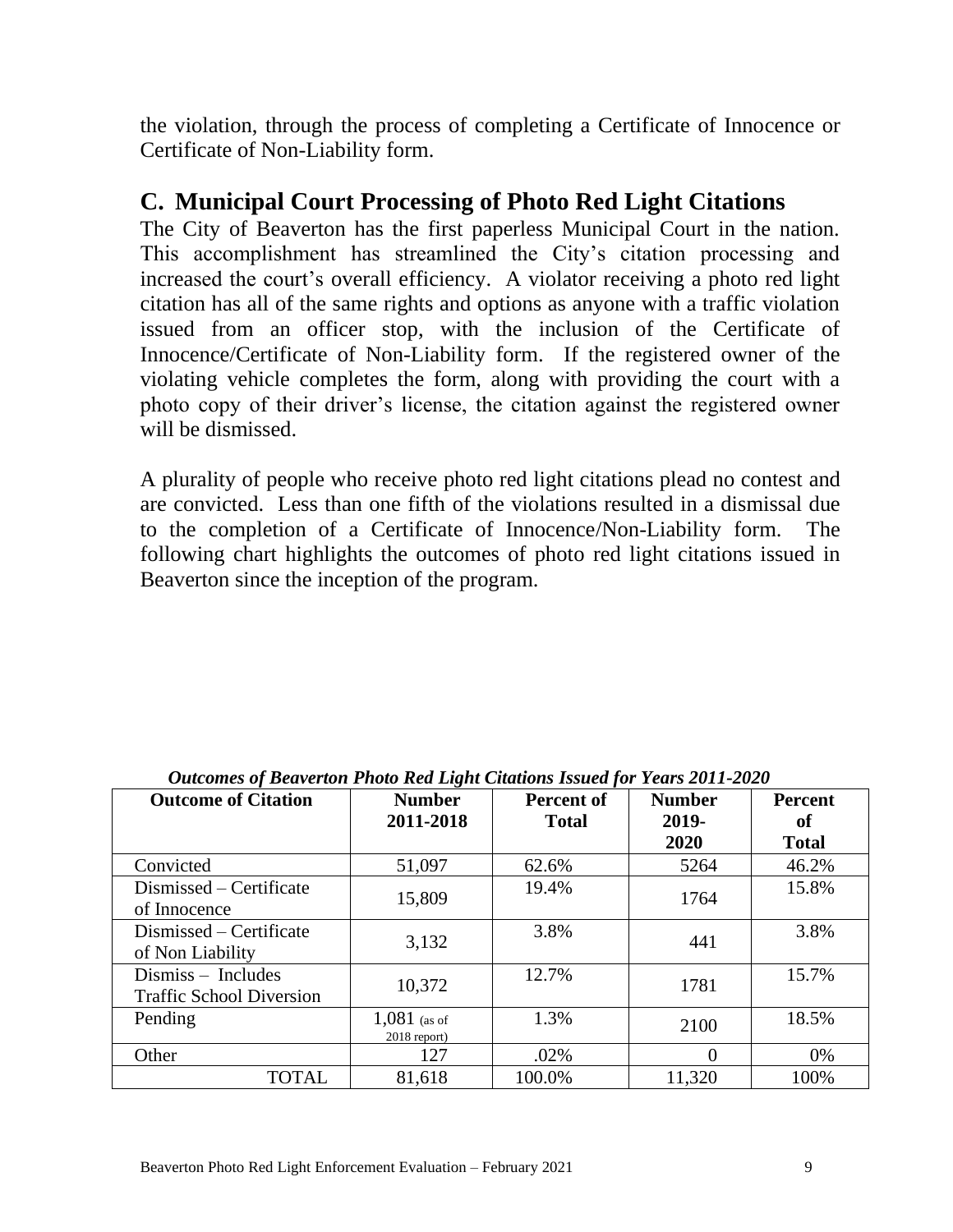*\*There are a high number of pending citations compared to historical numbers. Many of these are due to the slower processing and hearing schedule from the COVID-19 pandemic.*

#### **VI. Intersection Speed Enforcement**

In 2017, the legislature passed HB 2409 which allowed photo red light cameras to issue speeding tickets for vehicles travelling through the intersection at 11 MPH or greater over the posted speed limit. During 2018, Beaverton conducted a Request for Proposal process and selected a new vendor company for photo red light and speed enforcement. In July 2018, we transitioned to the new vendor.

From September  $15<sup>th</sup>$ , 2018 through October  $15<sup>th</sup>$  2018 (31 days), we conducted a warning period where violators were issued warnings at three intersections. A total of 3,593 warnings were issued.

On October 16<sup>th</sup> 2018, Beaverton began enforcing speed at SW Walker Rd and SW Cedar Hills Blvd.

On November 15<sup>th</sup> 2018, Beaverton began enforcing speed at SW Allen Blvd and SW Lombard Ave.

| <b>Beaverton Intersection Speed Citations Issued for 2018</b> |  |
|---------------------------------------------------------------|--|
|---------------------------------------------------------------|--|

| <b>Hours</b> | of   Citations | Average over |
|--------------|----------------|--------------|
| Enforcement  | l Issued       | Posted speed |
| 5.952        | 1653           | 12.3 MPH     |

Based on the numbers and initial data through the first two years of the program, it appears people are violating the intersection speed at almost four times the frequency of red light violations and the average speed over the posted limit is similar to the measured average violation speed measured in our photo radar program.